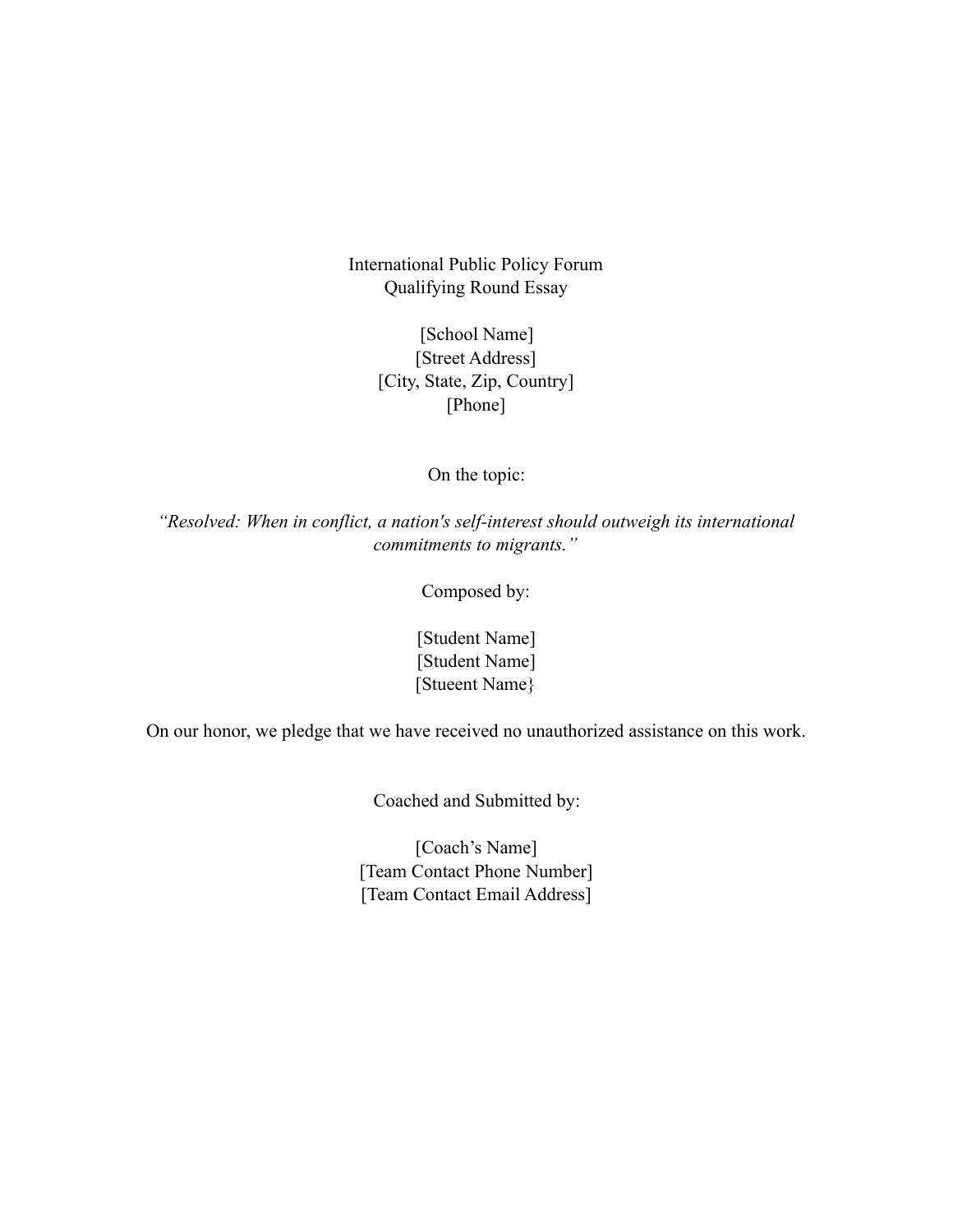# **Introduction**

The migration crisis has exploded into one of the cardinal problems of the 21st century. Today, more than 258 million displaced migrants are in need of a new home (United Nations). Numerous countries have signed non-binding treaties, such as the *New York Declaration*, which promise to protect migrants. However, a small number of countries cannot honor these commitments as they lack the resources. As a result, many migrants "languish in overcrowded detention centers" and suffer numerous human rights violations (Sakuma). In these cases alone, we advocate for a nation's self-interest to outweigh its commitment to migrants due to resource burdens and economic challenges that impact current residents and migrants alike.

#### **Defining Terms and Burdens**

In order to discuss the resolution properly, the affirmative will define a few key terms. According to the UN Convention on the Rights of Migrants, the term "migrant" refers to a person whose "decision to migrate is taken freely by the individual concerned, for reasons of personal convenience" (UNESCO). Under this definition, "migrant" does *not* include refugees or any other forcibly displaced people. Therefore, the resolution is concerned *only* with people who migrate out of their own free will rather than of necessity.

Due to the different parameters of who are defined as "migrants" and "refugees," the UN has also created distinct legal frameworks for each (Intergovernmental Conference to Adopt the Global Compact for Safe, Orderly, and Regular Migration). As per the *New York Declaration*, nations have the burden to "[protect] the safety, dignity and human rights and fundamental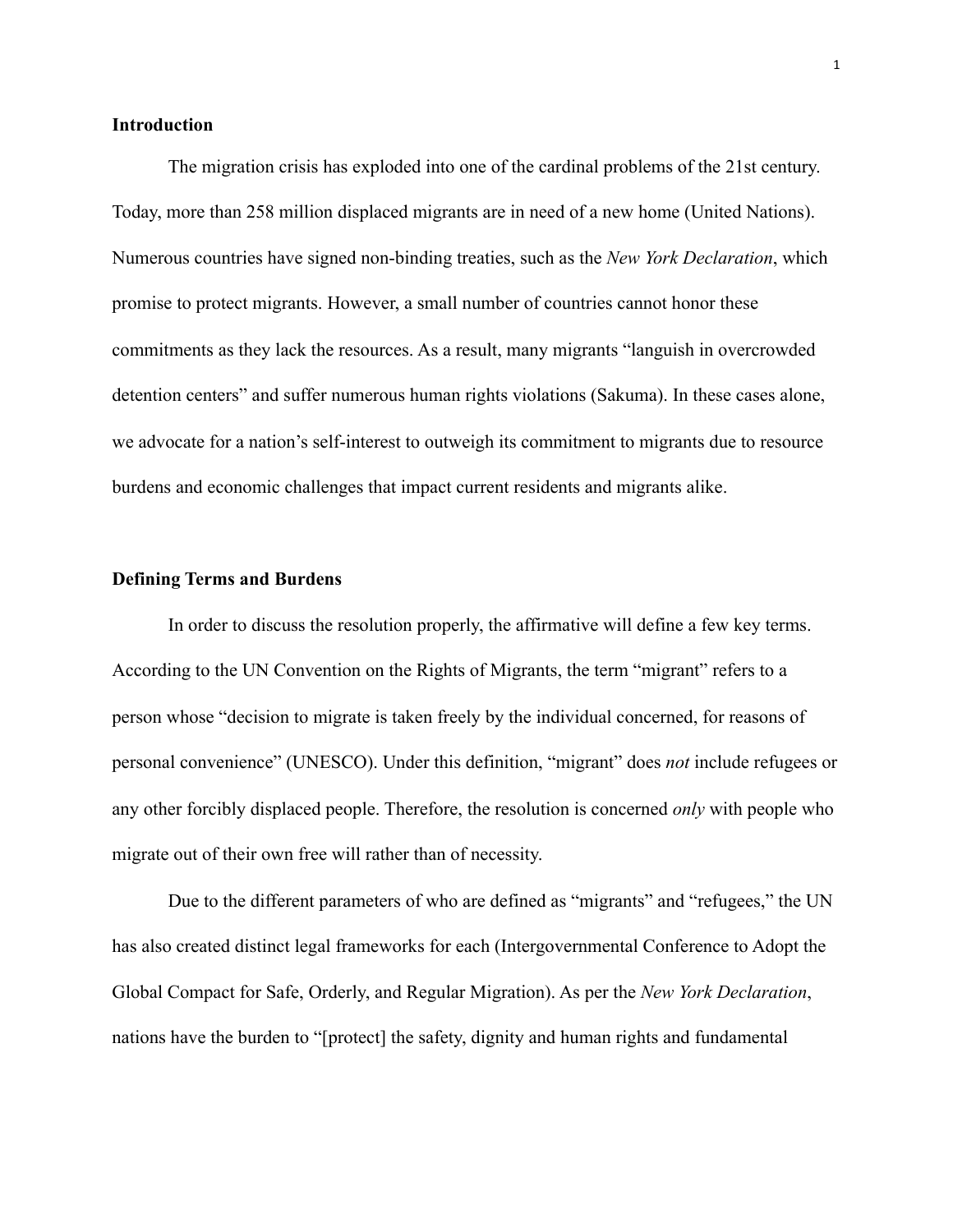freedoms" of migrants; otherwise they fail to meet their commitments (United Nations General Assembly).

"National interest" is often defined in terms of interstate relations: the "identity [of [a] nation] against encroachments by other nations," but in this situation a more domestic definition must be used (Navari). The most relevant definition is "national interest as a given set of needs… that lie at the root of the survival of every political group" as it takes a domestic, need-based view (Gumiensky). The definition also accounts for national resources pointing out that "[c]onstraining the fulfillment of these needs… are the nation's resources" which would include the cost of migration to a nation (Gumiensky).

Thus, the *only* situations that the resolution is concerned with are ones where there is a forced tradeoff between self-interest and the commitment to migrants. This is a tiny percentage of cases — the vast majority of nations can and must meet both obligations. However, we argue that the very small subset of nations who experience this conflict must protect self-interest first, as it is a matter of national survival and quality of life for all involved: both current residents and potential migrants.

## **The Lack of Resources and Human Rights Violations**

While accepting migrants and integrating them is an important goal, it is important to recognize that it takes an extraordinary amount of resources to organize, relocate, and house migrants. When unstable countries are forced to follow international commitments to migrants, they fail to meet the guidelines set by the *New York Declaration*, hurting their citizens and the migrants themselves in the process. Being forced to follow through on commitments creates a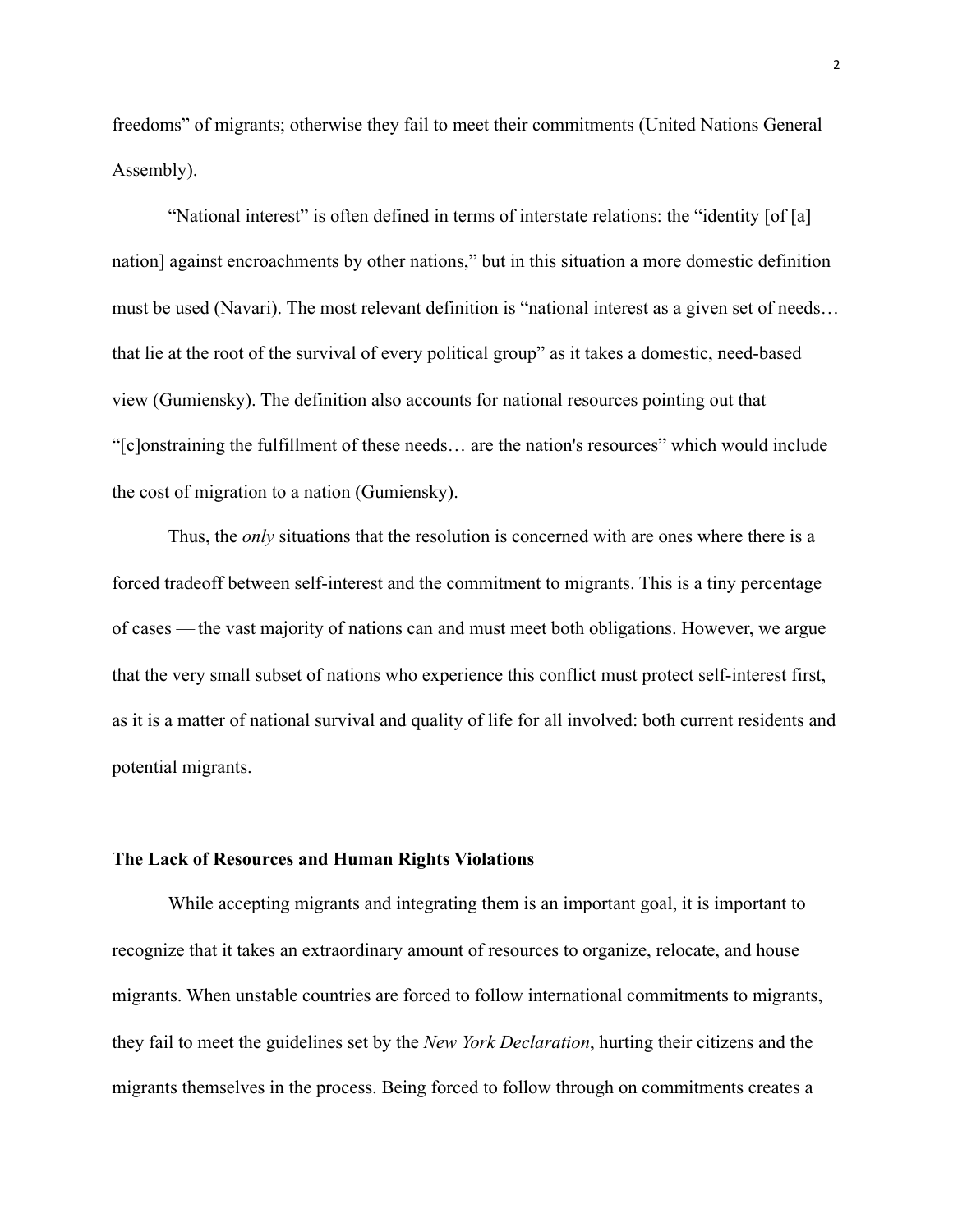resource dilemma; a nation either harms its own interests, abandons migrants, or fails in an attempt to avoid both.

A contemporary example of this dilemma is Libya: a failed state facing a titanic migration crisis. Libya has been in turmoil since the removal of Muammar Gaddafi, the former dictator of Libya. According to the United Nations Secretary General, António Guterres, the people of Libya "have suffered too and deserve to live in a normal country." According to the UN, the promotion of "the welfare of the Libyan people" by a "Libyan-led and Libyan owned political solution" is its sole focus in resolving the instability that Libya faces. With the UN focus on the Libyan people, Guterres felt "it would be very difficult to argue that disembarkation in Libya is disembarkation in a safety situation" (UN News). However, Libya is also obligated to follow the UN Convention on the Rights of Migrants, as it has ratified the convention in 2018. This predicament of whether to allocate resources towards the national interest of the welfare of Libyans or to the migrants causes Libya's condition to further spin out of control. Faced with an impossible choice, nations such as Libya cut back on both their national interests and obligation to migrants. This path only furthers the instability the Libyan people face and also increase the violence migrants face on a daily basis.

According to John Yang, the internal conflict in countries similar to Libya exacerbates the difficulties that migrants face. "Libya has been in an almost constant state of chaos" since the overthrow of Gaddafi (Hall and Trew). Airstrikes and assaults are becoming a new normal in Libya as "blood-soaked debris of death" only remain on the streets. Medical teams "struggled to carry away body bags" from a migrant center that was hit by an airstrike (Yang). Due to the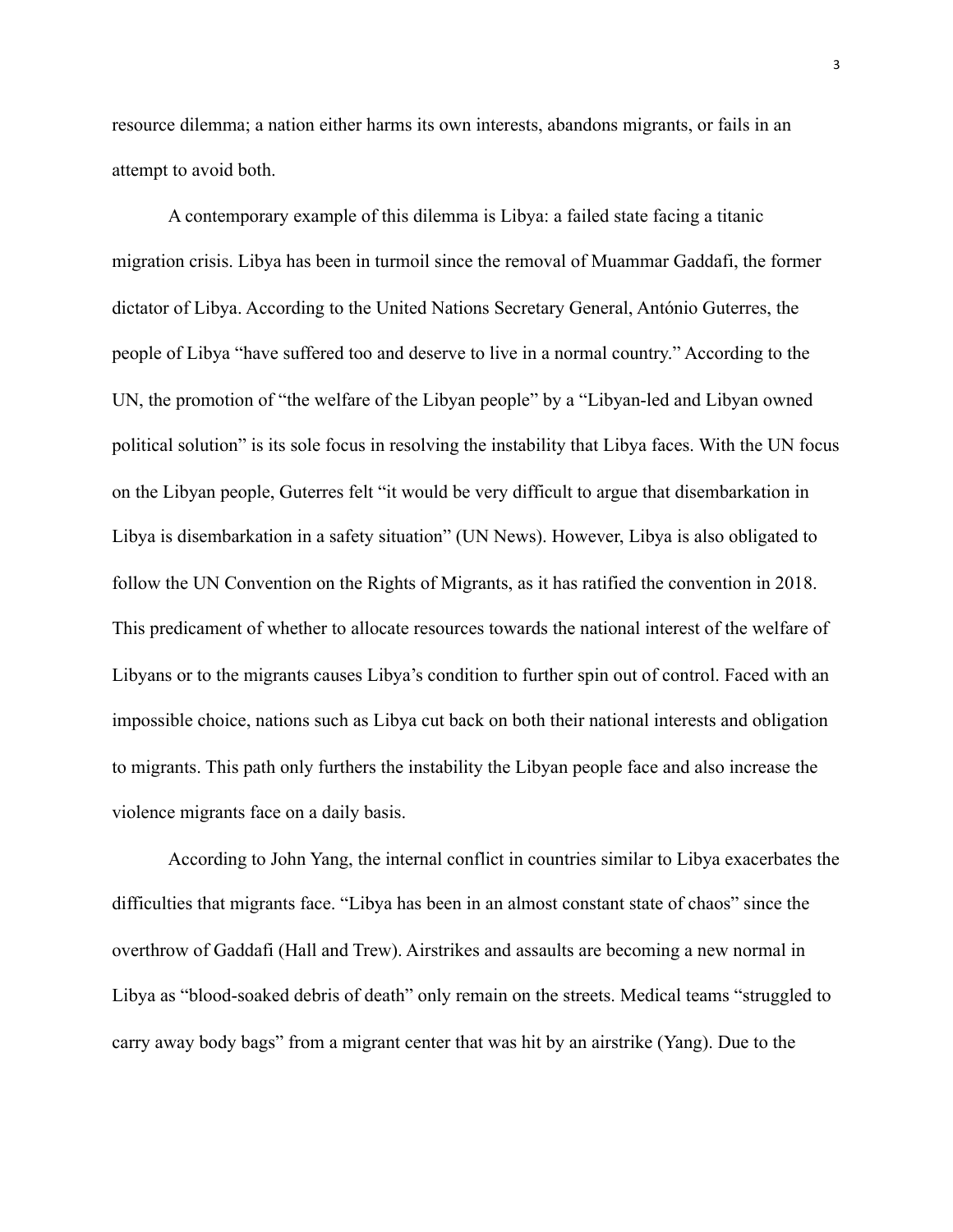constant presence of airstrikes and raids, there are few resources that are devoted to migrants or its citizens in need.

Due to the lack of resources, many migrants live in poor or dilapidated conditions. For example, conditions in migrant camps are characterized by "severe overcrowding, lack of light, and very little ventilation" (United Nations Office of the High Commissioner for Human Rights). Due to the lack of resources, smugglers and traffickers take advantage of the situation and extralegally bring migrants into detention centers. The International Organization for Migration estimates there are 2.5 million irregular migrants in Libya, and many of them are "jailed and condemned to forced labor" (Karasapan).

Furthermore, malnutrition is common in these detention camps as the "average number of calories provided to migrants on a daily basis…is 35% of the quantity actually required" (UNHCR). According to the High Commissioner for Human Rights, Libya's health care system is facing challenges due to the lack of medicine and general infrastructure. A dysfunctional health care system in Libya has lead to diminished access to migrant camps. According to the migrants interviewed in Libya, "several bodies of migrants are found every week" due to malnutrition or disease (UNHCR).

Similarly, a lack of resources for migrants causes many human rights abuses. According to one migrant interview in Italy, "sometimes [migrants] are beaten for no reason" (UNHCR). Many migrants in these camps show injuries caused by guards who beat them beaten by sticks, rocks, and metal bars. Many have also witnessed the brutal deaths of other migrants. These traumatizing experiences could have been avoided if Libya first focused on rebuilding its government and medical system.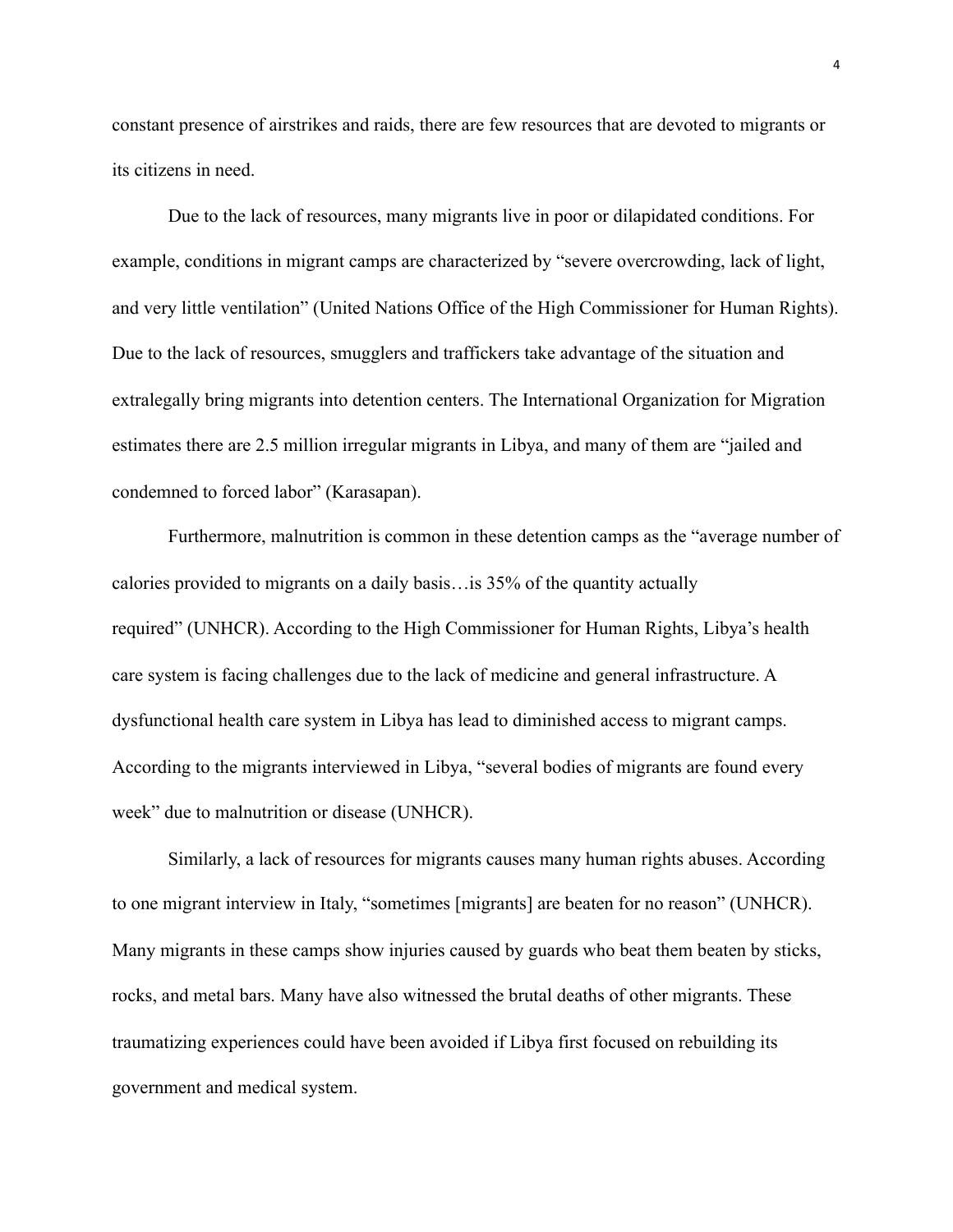Many migrants in these makeshift detention camps also face sexual violence alongside other human rights abuses. There are reports by survivors that describe the guards as "unbearable" as they rape or sexually abuse migrant women or girls. This issue is so prevalent among migrant communities that "they had been advised to take a three-month contraception injection before departure" (UNHCR). On top of the psychological, emotional, and physical damage that rape victims face, victims feel unsafe returning to their own communities. According to an account to UNSMIL, a survivor "can't be expelled back home" since her brothers will kill her since she is no longer a virgin.

Due to the chaos in Libya and the continued human rights abuses in detention centers, many migrants have stated "their lives have become worse" since they have migrated (Hayden). Many migrants are jumping ship from one failing state to another, which is detrimental to their quality of life. Thus, it is critical that Libyan national interests come before commitments — a nation cannot help others if it cannot help itself.

## **Privatization and the Economy**

Countries should also not allow more migrants in when it would create additional poverty. While most countries can accommodate both economic growth and increased migration, we focus in on the issue Venezuelan migrants have presented for many Latin American countries.

Specifically, current intakes of Venezuelan migrants in Colombia are threatening its economy. Colombia will be taking in two million Venezuelan migrants by the end of the year. Such a high number of incoming migrants has put economic strain on the country, leaving its government to restrategize in economic planning. Colombia's constitution requires for it to stay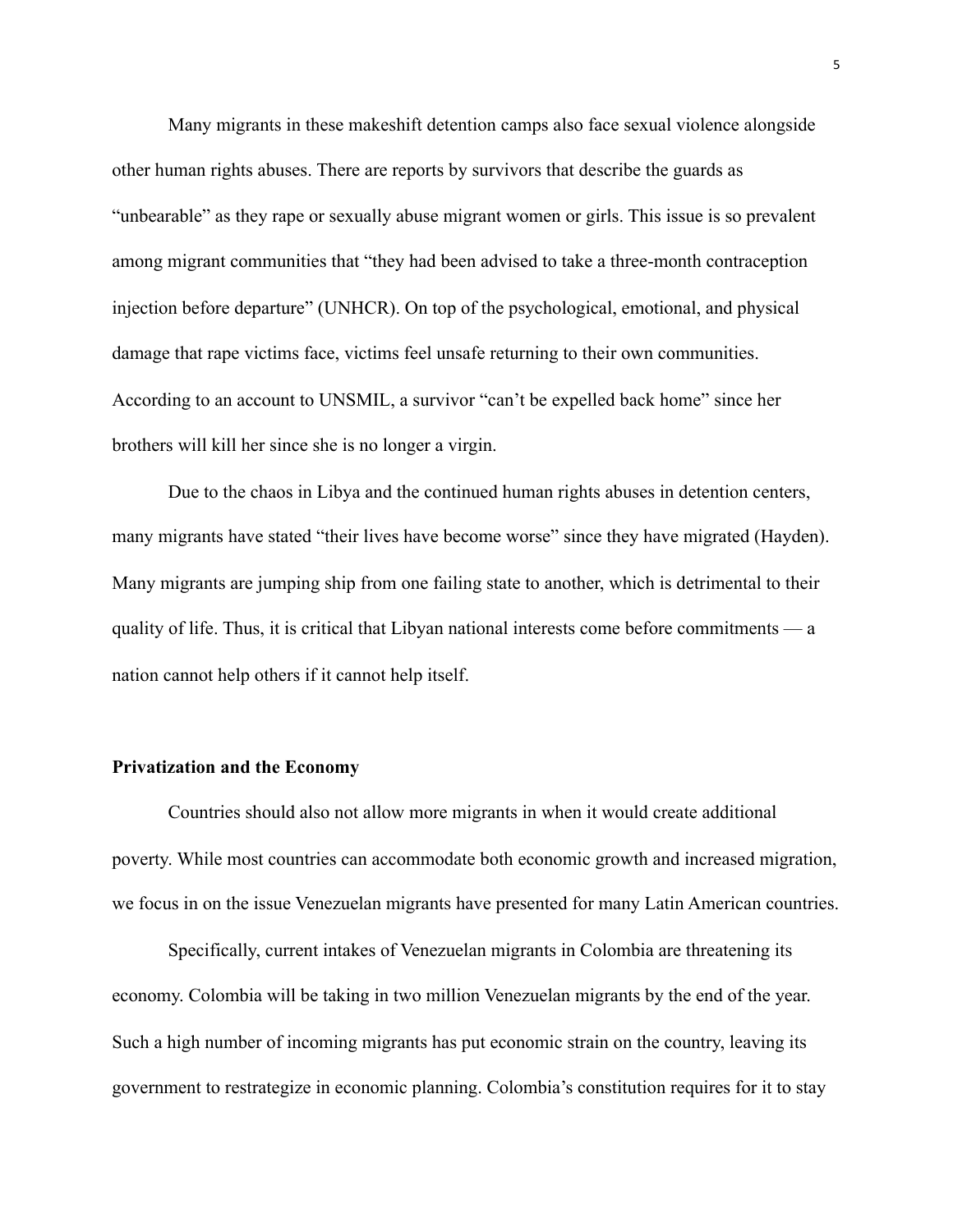under a certain budget. To meet this constitutional mandate, Colombia has been looking into privatization of certain government-owned firms. However, privatization would seriously shake up the political dynamic in Colombia. The current administration in Colombia would face serious backlash and lose support from the left wing as well as union workers. Unfortunately, Colombia will have to privatize as more migrants enter, because its public debt has been increasing by twelve percent annually for the past decade (Tomaselli).

Privatization causes serious backlash from certain political activist groups, such as the Revolutionary Armed Forces of Colombia (FARC) and the National Liberation Army (ELN). Both of these groups heavily oppose privatization within Colombia, and they also have a long history of causing violence. Both groups have gone to such extreme lengths that they have been deemed foreign terrorist organizations by the U.S. State Department. The FARC is known to have rebelled against Colombian government and government officials by abducting a presidential candidate, three U.S. military contractors, and twelve other hostages for six years; assassinating a former culture minister; and hijacking a commercial plane in order to kidnap a senator. The ELN has committed similar offenses, using ransom money as well as revenue from the sales of narcotics to fund their operations. Mostly due to the FARC, violent leftist organizations in Colombia have caused over ten thousand casualties through the planting of landmines. On top of the illegal sales of cocaine and narcotics, the FARC and ELN would also conduct illegal resource extraction to generate more revenue. Because these terrorist groups are so heavily invested in avoiding privatization within Colombia, an influx of migrants will indirectly cause serious issues within the country with violence, death, and illegal activity (Felter, Renwick, and Charity & Security Network).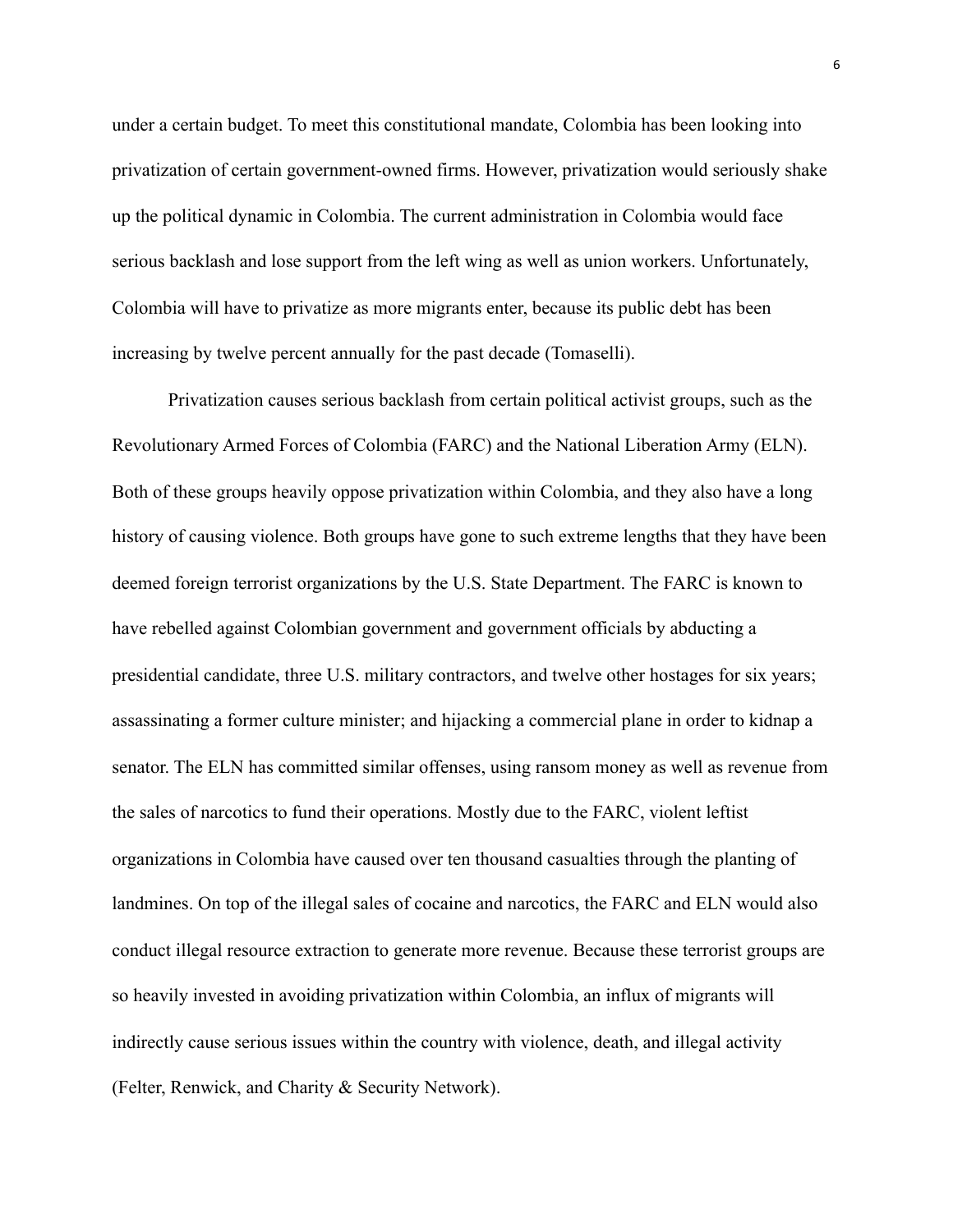Furthermore, the funds required to aid refugees will be much larger than initially anticipated. While they initially asked for \$200 million USD, Colombia is now looking for over \$315 million USD more from donor countries to continue providing migrants with necessary housing, employment, health, nutrition, education, and other programs. At this rate of migrant intakes, the numbers will only increase, and countries will not be able to continue to support Colombia. Colombia would go into debt to continue humanitarian aid, and economic decline would surely follow (Bennouna).

Moreover, any sort of migration between Latin American countries gives migrants an even smaller chance of an improved standard of living than does moving to the United States. In his role as "professor emeritus in sociology and a distinguished scholar of demography," Donald Bogue categorizes migrants who move between two developing nations into three different groups. He determined that the three incentives for Latin Americans to migrate between countries are as follows: forced migration of low skilled people due to poverty, unemployment, or social unrest; migration of intermediate skilled people due to lack of employment at home; and people with specialized skills, also moving for better employment opportunities. Bogue then conducted a study on twelve Latin American countries. He found that while United States' immigrants on average improve their standard of living and escape poverty after five years, the economic status of Latin American immigrants stays relatively the same. He also found that while the US has about a twelve percent immigrant population, Latin American countries on average have a population that is only about one percent foreign born. In addition, returning migrants from other Latin American countries were valued much more and much better off economically in their home countries than were returning migrants from the US. Bogue reasons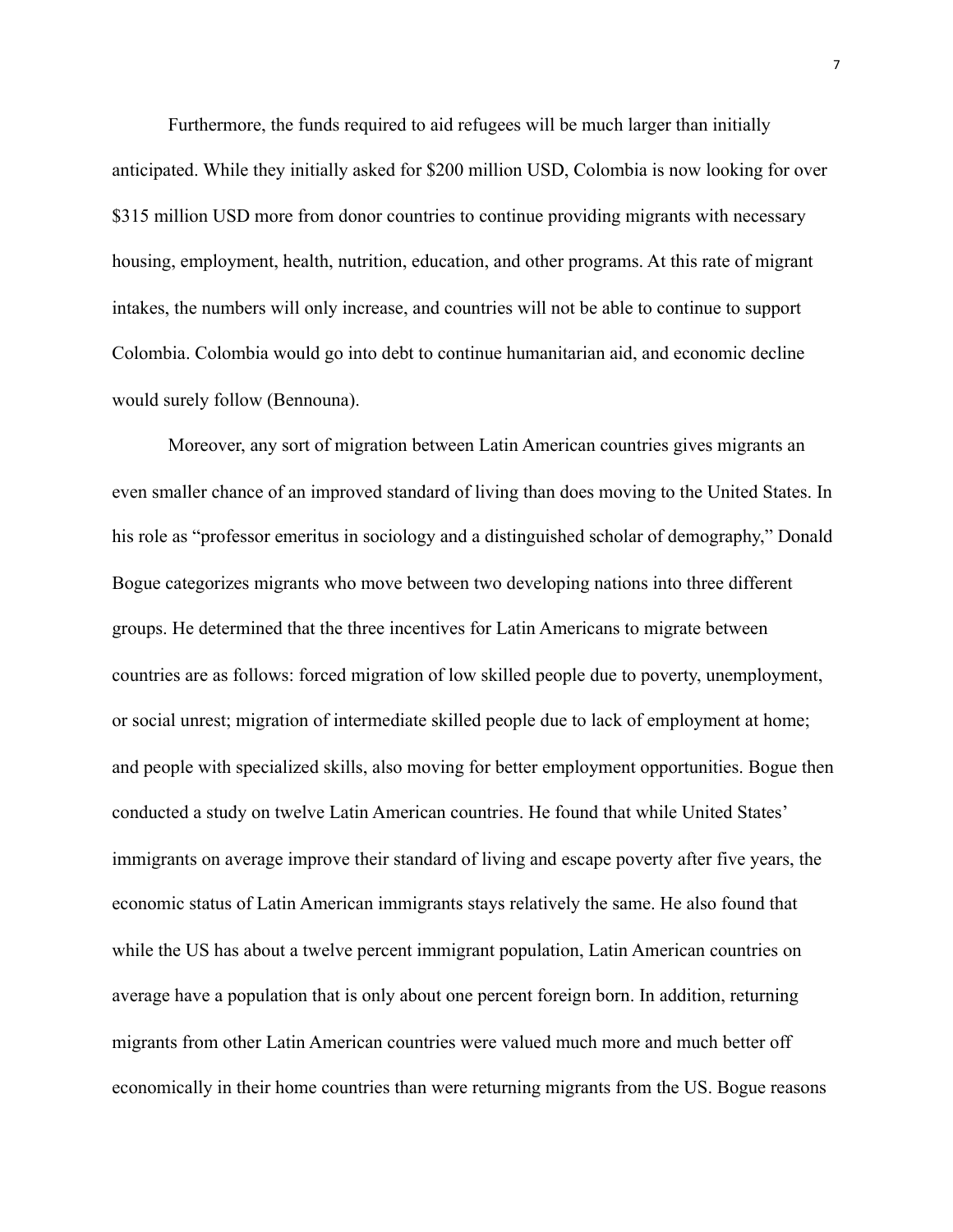that birth rates and amounts of economic opportunities are the reasons for these disparities. Latin American countries have much higher birth rates and much smaller availabilities for employment than do developed countries such as the United States (Harms). Consequently, this makes it very difficult for their economies and employment rates to sustain massive inflows of immigrants.

### **The Need for Borders and Nation-States**

When weighing whether a country's self-interest is more important than obligations to migrants, it is also essential to look at the alternatives and address negative concerns. Negative proposals necessarily embrace unlimited free movement for those choosing to migrate. This is infeasible — the idealistic view of a world in which billions of people participate in a single democracy and have an equal say is quixotic (Fukuyama). Geography and trade are also heavily adapted towards borders and the idea of nation-states (Rodrik).

# **Conclusion**

While nearly all countries have an obligation to welcome migrants, the assumption that every country must do so despite the domestic issues they face is ill-advised. As shown in Libya, accepting migrants notwithstanding contradictory national interest exacerbates the harms migrants and citizens face. Pressuring countries in a state of chaos to accept migrants is irresponsible as only human rights abuses, dangerous conditions, and drained resources will follow. Moreover, an endlessly increasing intake of migrants ignites ethnic conflict, endangers migrants, and destabilizes the recipient state. Finally, many countries' economies suffer under the strain of economic migrants, as seen in Colombia. Migrants traveling to a nation whose national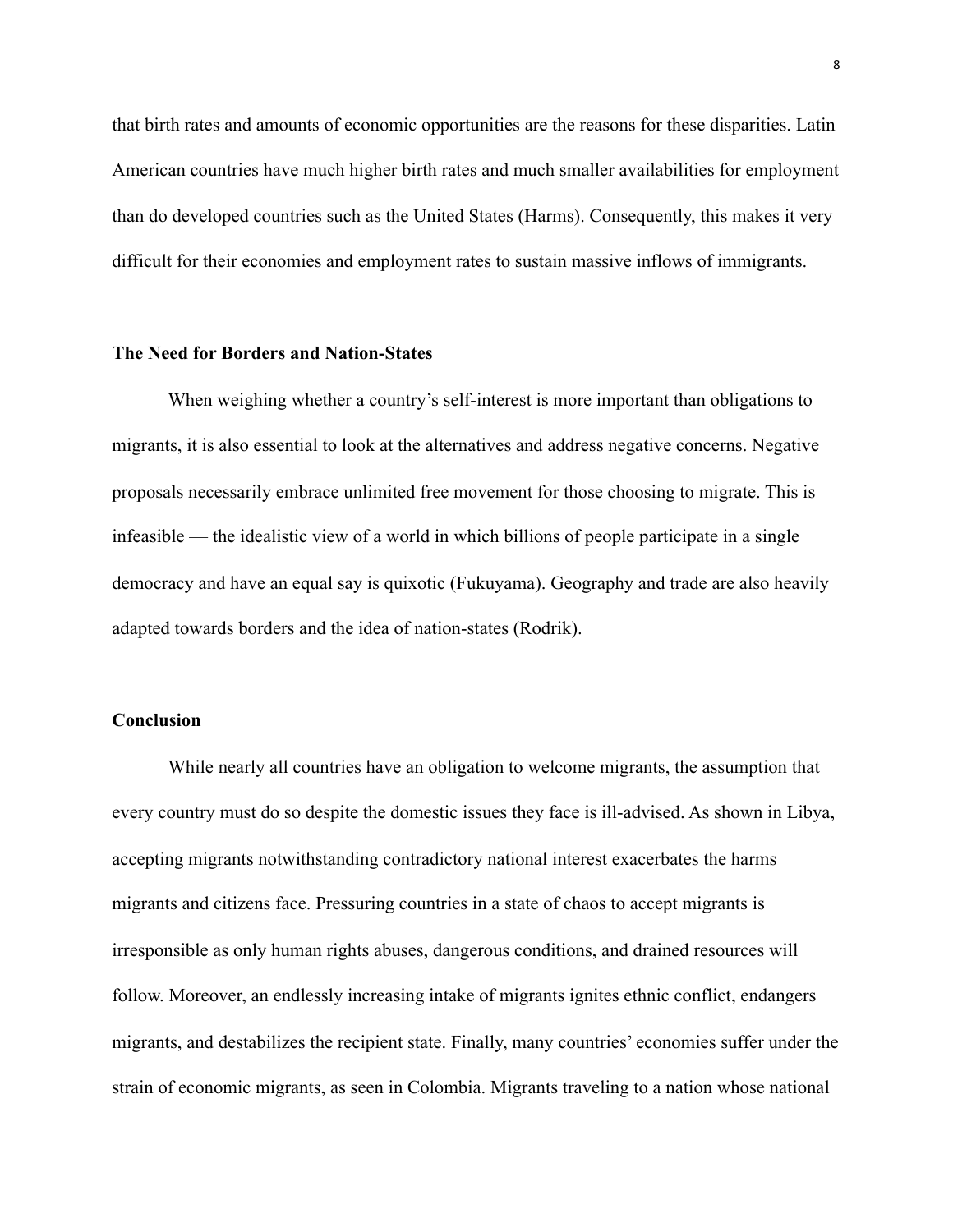interest is in conflict with them is just moving from a bad situation to a worse one. Thus, for the very small number of cases where national self-interest and obligations to migrants conflict, one must resolve in favor of national self-interest to protect both current residents and potential migrants.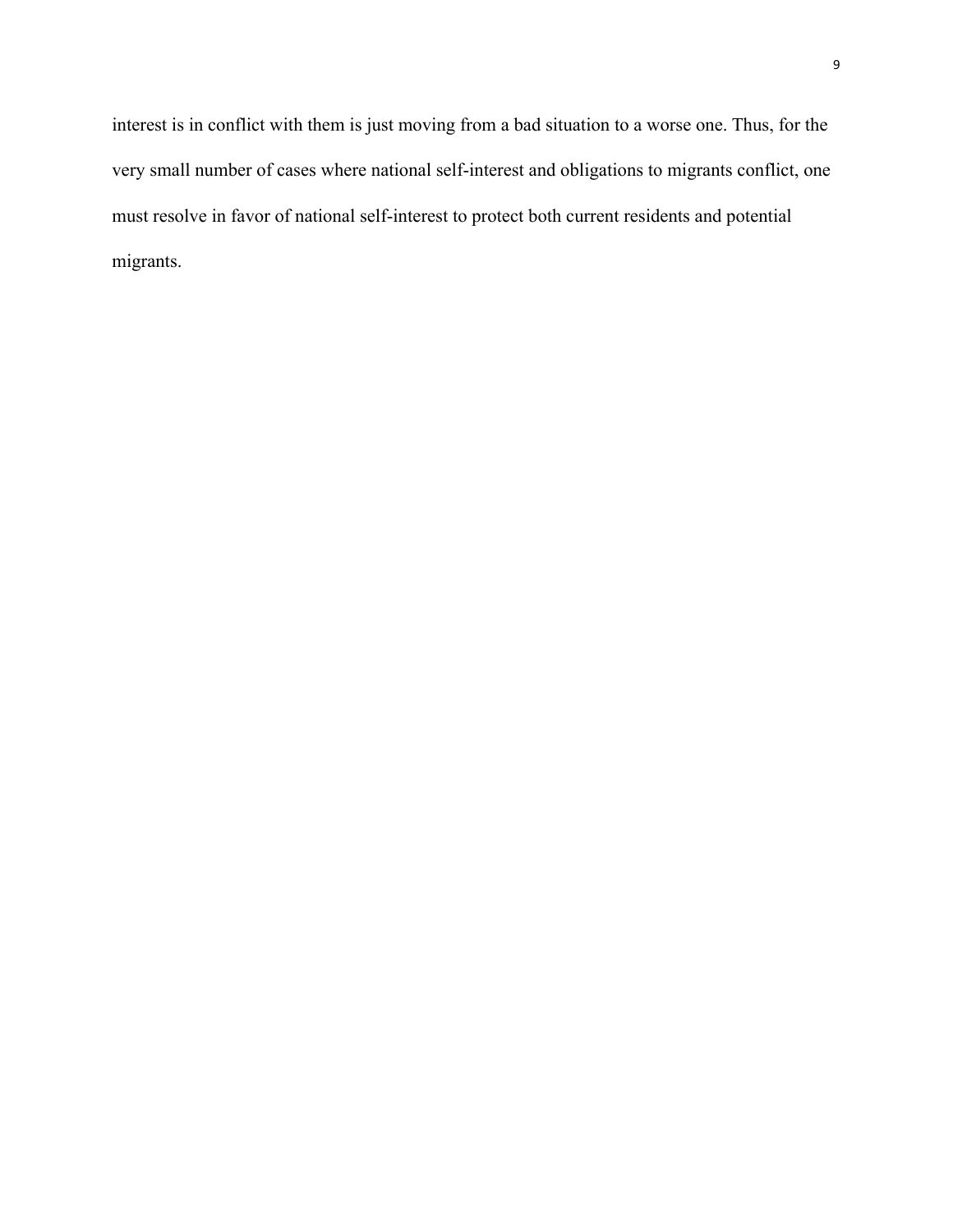#### Works Cited

- Bennouna, Cyril. "Latin America Shuts out Desperate Venezuelans but Colombia's Border Remains Open – for Now." *Chicagotribune.com*, Chicago Tribune, 14 Oct. 2019, https:// www.chicagotribune.com/sns-latin-america-shuts-out-desperate-venezuelans-butcolombias-border-remains-open-for-now-123307-20191007-story.html.
- "Colombia: Listed Terrorist Groups and Humanitarian Crises." *Colombia: Listed Terrorist Groups and Humanitarian Crises | Charity & Security Network*, Charity and Security , <https://www.charityandsecurity.org/node/1705>.
- "'Detained and Dehumanised' Report On Human Rights Abuses Against Migrants in Libya." *OHCHR*, United Nations, 13 Dec. 2016, https://www.ohchr.org/Documents/Countries/LY/ DetainedAndDehumanised\_en.pdf.
- Felter, Claire, and Danielle Renwick. "Colombia's Civil Conflict." *Council on Foreign Relations*, Council on Foreign Relations, 11 Jan. 2017, https://www.cfr.org/backgrounder/colombiascivil-conflict.
- Fukuyama, Francis. "An Antidote to Empire." *The New York Times*, The New York Times, 25 July 2004, https://www.nytimes.com/2004/07/25/books/an-antidote-to-empire.html.
- Gumiensky, Joe. *Self-Interest, National Interest and the Political Leader's Responsibility*. 1 Jan. 1995, https://digitalscholarship.unlv.edu/cgi/viewcontent.cgi?article=1531&context=rtds.
- Hall, Richard, and Bel Trew. "Thousands of Detained Refugees at 'Serious Risk' as Fighting Engulfs Libyan Capital." *The Independent*, Independent Digital News and Media, 12 Apr. 2019, https://www.independent.co.uk/news/world/middle-east/libya-migrant-crisisrefugees-eu-a8865481.html.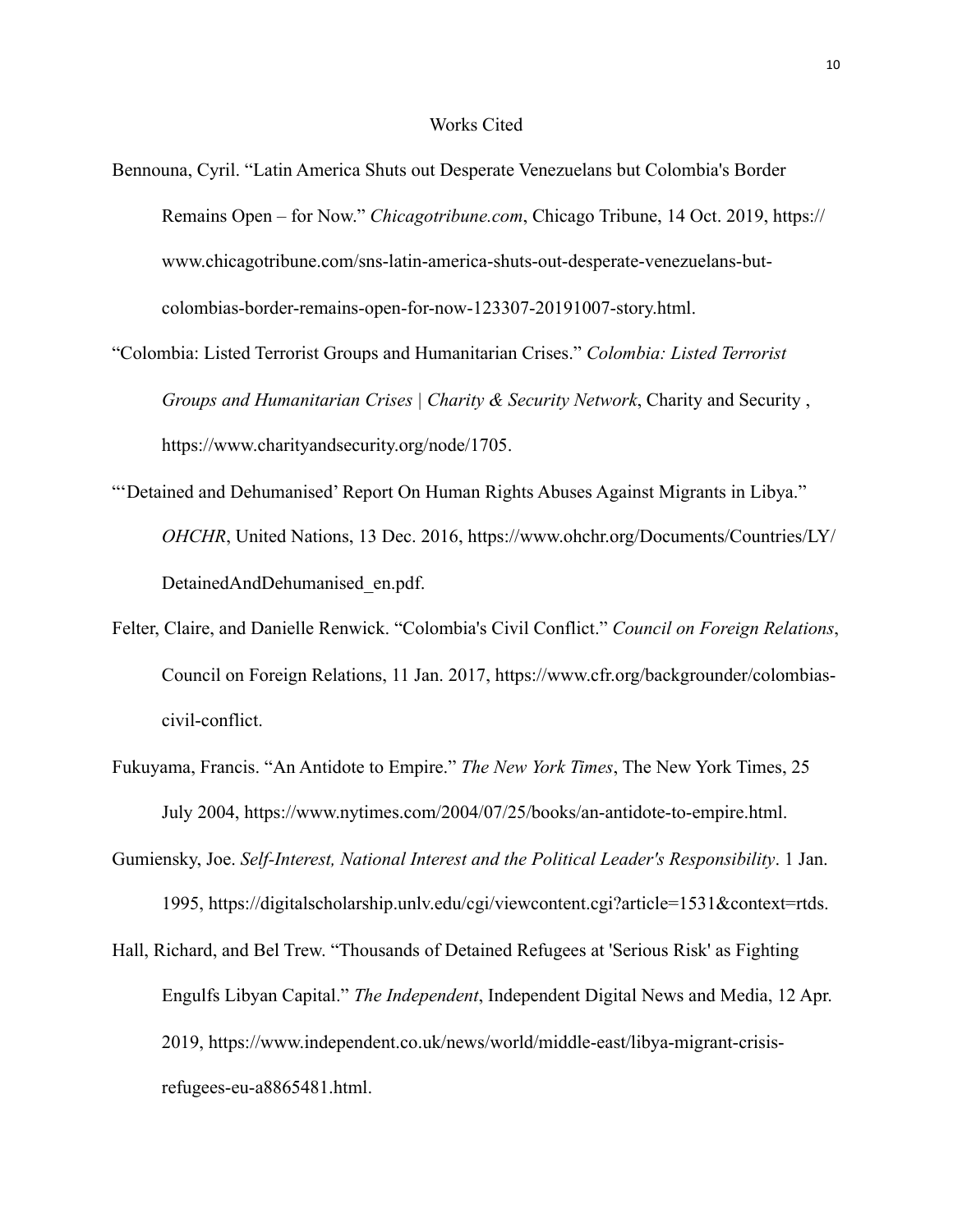Harms, William. "Immigration among Latin American Countries Fails to Improve Income." *University of Chicago News*, UChicago News, 21 Feb. 2013, https://news.uchicago.edu/ story/immigration-among-latin-american-countries-fails-improve-income.

- Hayden, Sally. "The U.N. Is Leaving Migrants to Die in Libya." *Foreign Policy*, Foreign Policy, 10 Oct. 2019, https://foreignpolicy.com/2019/10/10/libya-migrants-un-iom-refugees-diedetention-center-civil-war/.
- Karasapan, Omer. "The Continuing Tragedy of Migrants in Libya." *Brookings*, Brookings, 18 Mar. 2019, https://www.brookings.edu/blog/future-development/2019/03/18/thecontinuing-tragedy-of-migrants-in-libya/.
- "Migrant/Migration." *UNESCO*, United Nations, 2019, http://www.unesco.org/new/en/socialand-human-sciences/themes/international-migration/glossary/migrant/.
- "Migration." *United Nations*, United Nations, 2018, https://www.un.org/en/sections/issues-depth/ migration/index.html#targetText=The UN Migration Agency (IOM,length of the stay is.
- Navari, Cornelia. *Hans Morgenthau and the National Interest: Ethics & International Affairs*. 10 Mar. 2016, https://www.cambridge.org/core/journals/ethics-and-international-affairs/ article/hans-morgenthau-and-the-national-interest/

1796FAA173449EC1551C81B0240B3761.

- "New York Declaration for Refugees and Migrants." *Un.org*, United Nations, 6 Sept. 2019, https://www.un.org/en/ga/search/view\_doc.asp?symbol=A/RES/71/1.
- Rodrik, Dani. "The Nation-State Reborn by Dani Rodrik." *Project Syndicate*, Project Syndicate, 13 Feb. 2012, http://www.project-syndicate.org/commentary/rodrik67/English.